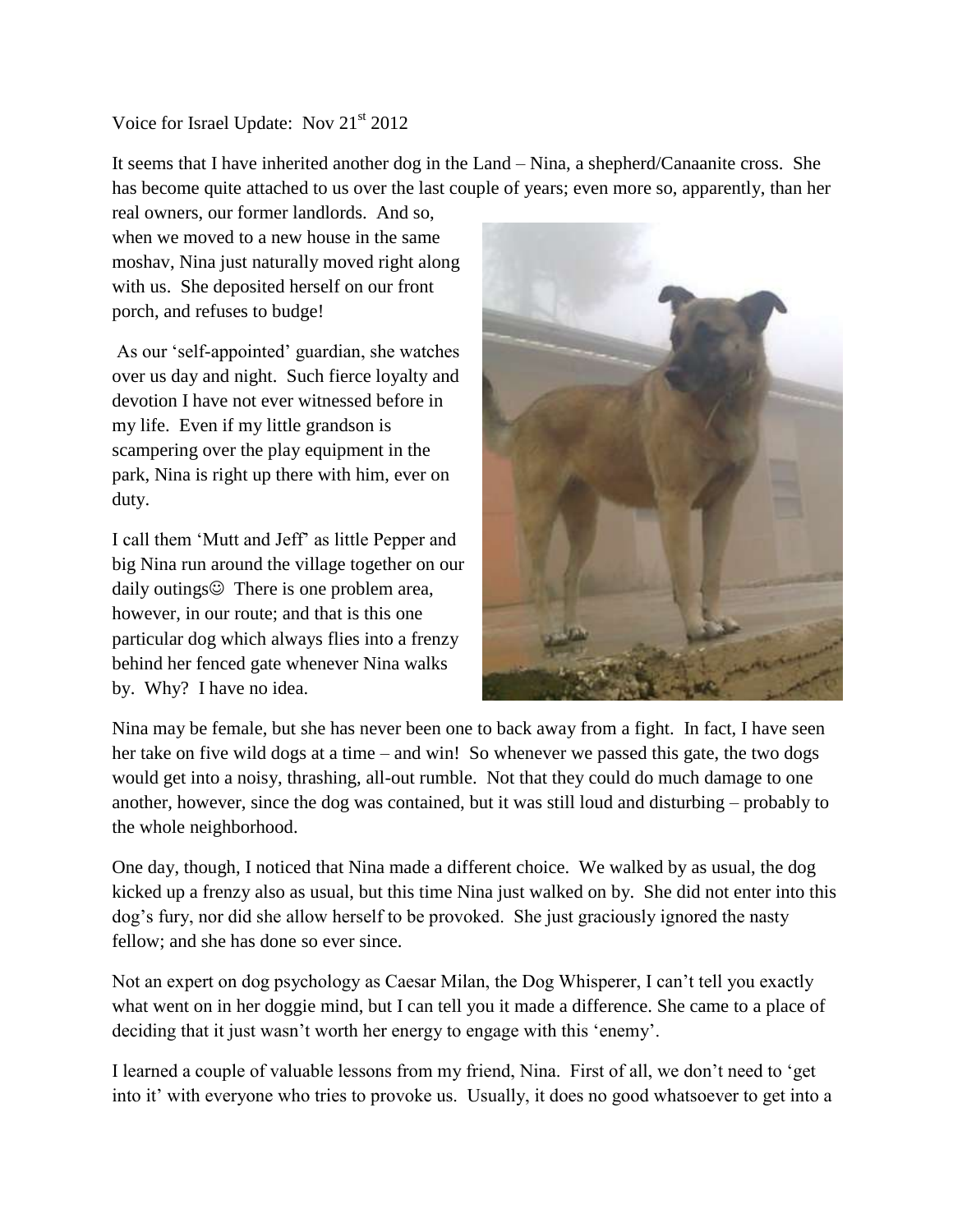quarrel with someone who seems to be just itching to pick a fight. This is just a total waste of energy.

## "**It is honorable for a man to stop striving; since any fool can start a quarrel**." (Proverbs 20:3)

We can choose to just ignore the ruckus, let it go and walk on by in perfect peace, not letting all that loud barking and snarling even faze us whatsoever. Lah, lah, lah….. I don't even hear you…..

The other lesson I learned from this is that our enemies may make a lot of noise and can be very intimidating but they are behind a fenced gate which is the restraining power of the Ruach Hakodesh (Holy Spirit). Even the devil himself, hasatan, was only allowed to go as far as God permitted him in the testing of Job.

"And the Lord said to Satan, "**Behold, he is in your hand, but spare his life."** (Job 2:6)

One of the names of God is El Elyon, meaning God above all. He has power and dominion and authority over all the powers of darkness that threaten us. Satan may make a lot of noise, like a roaring lion and seek to devour us; but if we will make El Elyon our refuge, then no evil shall befall us.

"He who dwells in the **secret place of Elyon** shall abide under the shadow of Shaddai. I will say of Adonai, "He is my refuge and my fortress; Elohai, in Him I will trust…Because you have made, **יהוה** who is my refuge, even Elyon, your dwelling place, no evil shall befall you." (Psalm 91:1-2,9-10)

In these perilous times - of enemy attacks and missiles being fired upon this sacred Land, we

place our hope and trust in these precious promises found in God's word.

The village where our extended family lives is called **Ramat Raziel**. Rama means high or lifted up; and raz means secret. El is a name for God. Therefore the meaning of Ramat Raziel is a 'high and secret place of God'. God has provided for us a 'secret place of Elyon' to be a refuge for us in these troubled times.



An Israeli woman defending her child with her life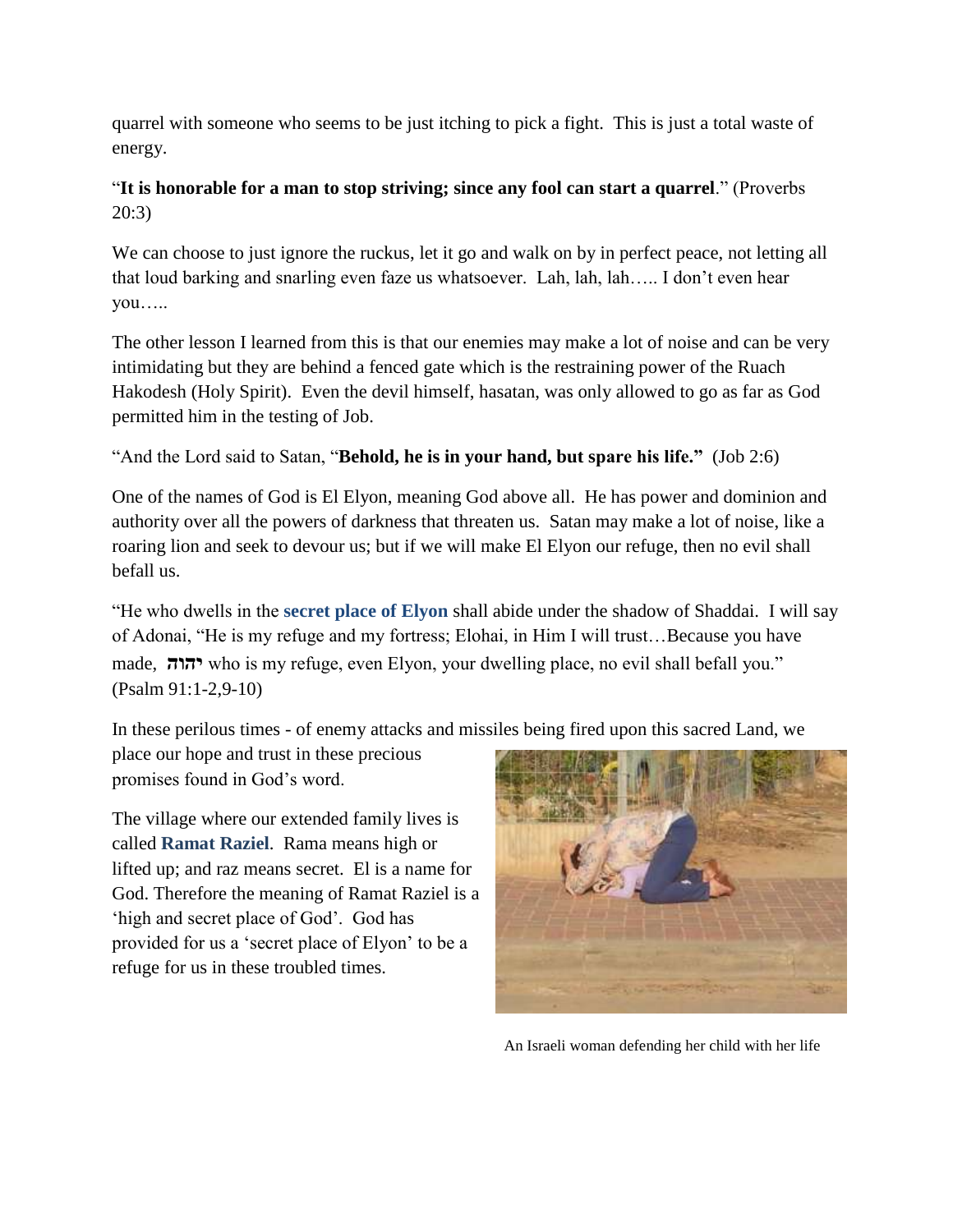Yesterday, there was reported to have been another missile hit in the area of Tzuba, which is very close to our home, but praise Adonai, there were no casualties. Shelters have been opened and cleaned out to be ready for use in every city, town and village. Always in the back of our minds needs to be the thought, "*If the azaka (siren) sounds, where will we run for shelter?"* Sometimes there is no choice but to drop to the ground, cover our heads & pray!

But we know that the most secure shelter is that of abiding under the shadow of El Shaddai – a place of safety that is available to us all. Yeshua longs to gather us, as a mother hen gathers her chicks. "**He shall cover you with His feathers, and under His wings you shall take refuge**." (Psalm 91:4)

The other day, I was told of an 88 year old woman who, when she heard the siren, did not have the strength to run to the shelter. She said, "I'm going to sit right here in my chair." The missile fell and destroyed everything around her; but she was left completely unharmed – without even a ringing in her ears from the blast! Such is the protective power of Almighty God!

And yet it is not a lighthearted, carefree time. Many women's husbands and children's fathers have been called back into military service, leaving them at home, glued to the news on radio and TV. They await Israel's decision of whether or not to send in ground troops into Gaza, which, many fear would be near to a suicide mission for these foot soldiers.

Yesterday, at the park, we ran into a young (and very pregnant) woman, getting out of her car. She is about due to give birth, and has another little one at home besides, but her husband has been called back along with the other reservists, not knowing when (or if) he will return. I can't imagine being in such a situation!

It is one thing to just hear of this happening in Israel; it is quite another thing altogether when the people whose lives are being threatened are our neighbors, people we live and work with, men, women and children whom we have come to know and love.

We also need to remember the innocents in Gaza who are suffering because of the stubbornness of their leadership in fighting against Israel, apple of God's eye. Just as in ancient times, when God delivered the children of Israel from Egypt, many innocent men, women and children suffered through the Ten Plagues because of the hard heartedness of Pharaoh.

It is a tragic fact that in war, so many innocent people get caught in the crossfire; however the civilian casualties in Gaza also demonstrates the horrendous practice of Hamas in using their own people as human shields by firing their missiles from within densely populated areas.

What I am praying for today, is that the Spirit of the Living God, the Ruach Hakodesh, will so fill us with His peace and love that in these days of trouble, His overflowing peace will calm the storm and still the frightened hearts around us.